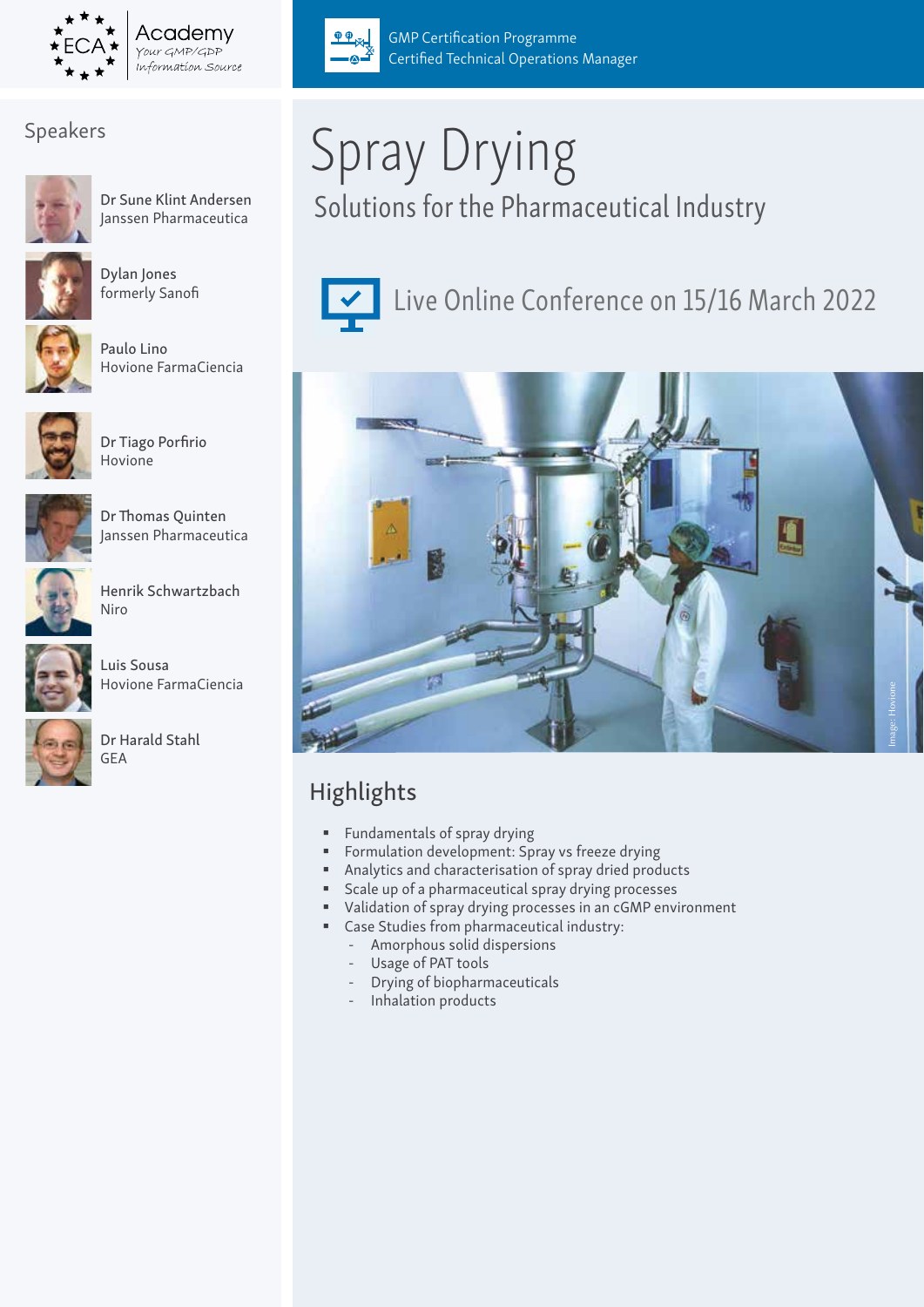# **Objectives**

In this Live Online Conference you will get to know the different spray drying applications and what you have to consider when you implement them into your manufacturing process. You will learn

- how to identify critical process parameters
- how to weigh up the pros and cons of spray drying and freeze drying and how to choose the right technique
- how to scale up and develop a robust commercial SD process
- how to control and optimize a Large Scale Spray Dryer
- how to enhance the bioavailability of poorly soluble drugs by a SD technique

You will get first hand information by experts from industry. Benefit from their experience in applying the spray drying technology in the manufacture of various pharmaceutical products.

# Background

Spray drying is presently one of the most exciting technologies for the pharmaceutical industry, being an ideal process where the end-product must comply with precise quality standards regarding particle size distribution, residual moisture/solvent content, bulk density and morphology.

One advantage of spray drying is the remarkable versatility of the technology, evident when analyzing the multiple applications and the wide range of products that can be obtained. From very fine particles for pulmonary delivery to big agglomerated powders for oral dosages, from amorphous to crystalline products and the potential for one-step formulations, spray drying offers multiple opportunities that no other single drying technology can claim.

#### Benefits of Spray Drying

- High precision control over:
	- Particle size
	- Bulk density
	- Degree of crystallinity
	- OVIs and residual solvents
- Typical application in pre-formulated products
	- **Microencapsulations**
	- Solid solutions
	- Improved bioavailability and stability
- For products with unusual or difficult characteristics
	- Sticky or hygroscopic products
	- Slowly crystallizing products
	- Difficult to isolate products
- Rapid drying for temperature sensitive materials

# Target Audience

This conference addresses specialists and executives working in the fields of pharmaceutical manufacture, research and development and quality control as well as technicians, planners and plant designers, especially those involved with the manufacture of powders and granules, as e.g. in the manufacture of solid dosage forms for oral or pulmonary administration.

# Programme

# Fundamentals of Spray Drying

- Identification of Critical Process Parameters
- Control of those Process Parameters
- Influence of these Process Parameters on Product Quality
- Example of setting up a Spray Drying Process

## Spray Drying from a Particle Perspective

- Gas temperature and humidity
- Drying at particle level
- Stickiness (time, temperature and humidity)
- CFD models and drying kinetic analysis

#### Spray Drying vs Freeze Drying – How to Choose the Right Technique?

- **Spray Drying of Pharmaceuticals** 
	- Formulation via spray drying
	- Scientific basics
	- Review of spray-dried pharmaceutical products
- How to conclude: Spray Drying or Freeze Drying

#### Spray Drying, an Enabling and Versatile Technology – From Solubility Enhancement to Dry Powder Inhalation

- Overview of spray drying applications in the pharmaceutical industry
- Spray drying as an enabling technology for low solubility APIs and pulmonary delivery
- Bridging particle engineering, formulation and performance

#### Scale up of SD Processes – How to Develop a Robust Commercial Process

The scale-up of a spray drying process is often considered a resource-intensive challenge requiring large quantities of expensive drugs. Nevertheless, the use of a proper scale-up methodology overcomes this difficulty by the adoption of suitable mathematical modelling tools and lab experimentation approach. This presentation will focus on:

- **Scale up methodology**
- Establishment of scale-independent correlations
- Modelling tools for spray drying development
- **Troubleshooting during scale up**

#### Case Study Sanofi: PAT for Control and Optimisation of a Large Scale Spray Dryer

An optimised process for spray drying often operates close to boundaries of failure. Operating close to these boundaries requires well-controlled critical process parameters and critical product attributes.

- Development of timely, meaningful, and reliable measurements
- **Practical examples of using PAT tools in spray drying**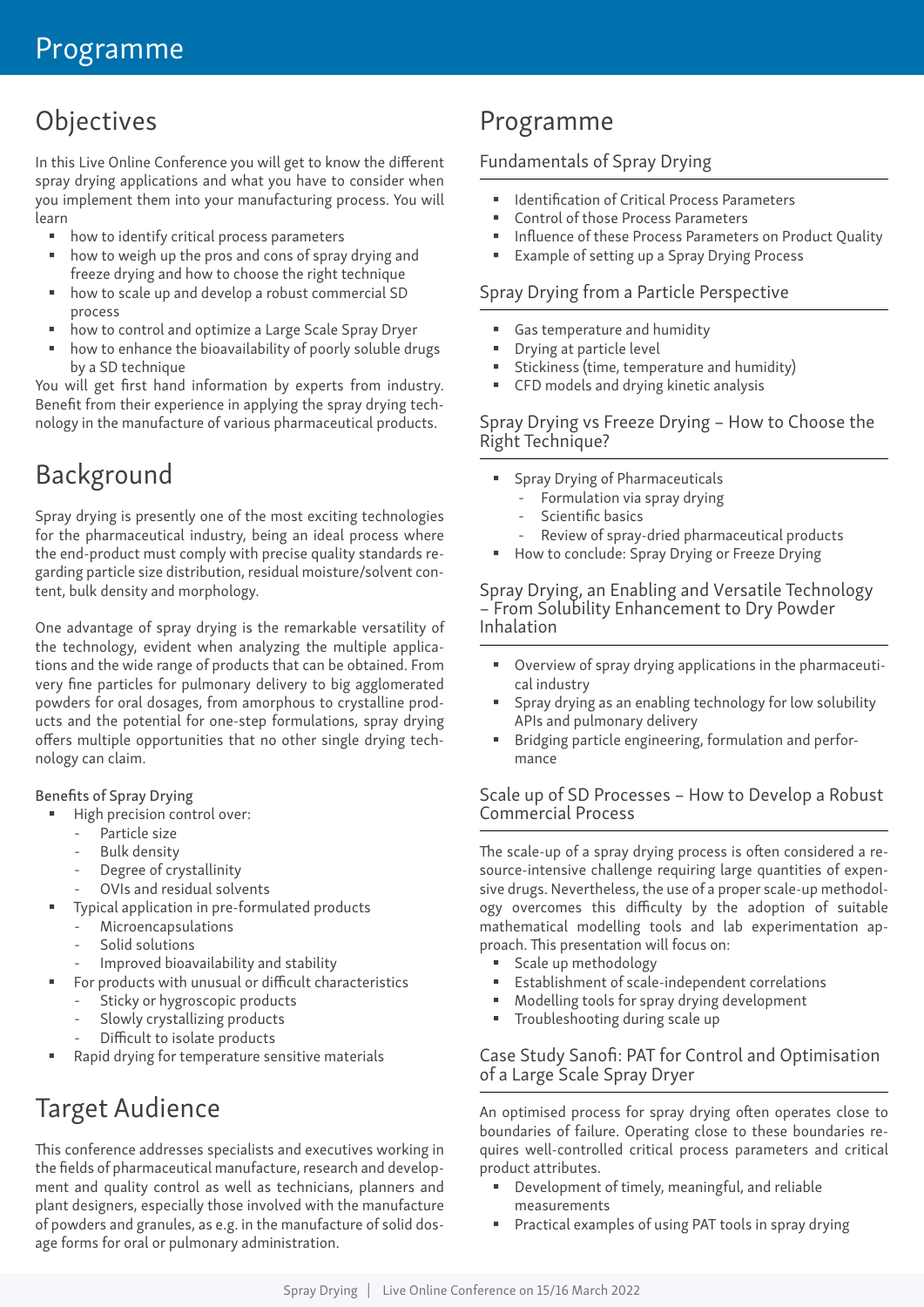## Integration of Quality-by-Design into Qualification and Validation of Spray Drying Processes

- Development of spray drying process using Quality-by-Design
	- Design of Experiments (DoE)
	- Critical Process Parameters
	- Critical Material Attributes
- Risk assessments:
	- Spray Drying Process
	- Spray Dryer Design
- Qualification and Validation of a Spray Dryer
	- Process Validation
	- Scale-up
	- Control Strategy
- Special tests during qualification and validation

#### Enhancing the Bioavailability of Poorly Soluble Drugs Using Spray Drying: Amorphous Solid Dispersions

- Introduction to ASD
- Manufacturing technologies (focusing on spray drying and melt extrusion)
- Case studies

# Spray Drying of Biopharmaceuticals

For biopharmaceutical formulations, spray drying has only been used sparingly with freeze drying being the overwhelming choice as drying technology. However, over the last decade several developments within the pharmaceutical industry have taken place resulting in spray drying becoming a more accepted technology and more generally considered as an feasible technology for drying of biopharmaceuticals. In the presentation the challenges in spray drying of biopharmaceuticals will be discussed together with the possible solutions to overcome these.

- Biopharmaceuticals vs. Small Molecules
- Traditional Biopharmaceutical Drying Processes
	- Spray Drying of Biopharmaceuticals
		- Oral Delivery
		- Parenteral Delivery (Aseptic Spray Drying)
- Outlook for Biopharmaceutical Drying Processes

#### Addressing the Analytical Challenges of Spray dried Materials

- The importance of a reliable evaluation of physical stability;
- Quantifying improvements in solubility biorelevant assessment of in vitro performance

# Moderator

Dr Harald Stahl, GEA

# Speakers

#### Dr Sune Klint Andersen, Janssen Pharmaceutica NV, Belgium

Sune gained his PhD in Particle Technology and has an MBA in Management & Technology. He worked for Niro A/S for seven and for Novo Nordisk for 10 years as spray drying specialist. Now he is working at Janssen Research & Development, Belgium as Principal Scientist in Spray Drying.

### Dylan Jones, Baythorne UK

Dylan is director at Baythorne UK. Before he has been R&D Manager at Sanofi in Suffolk. The site hosts the largest continuous processing plant in the world for pharmaceutical manufacturing and very large spray dryers. He led a team specialised in process development, spectroscopy, and multivariate data analysis to develop real time measurements for automation and control.

#### Paulo Lino, Hovione FarmaCiencia, Portugal

Paulo Lino is a Scientist in the R&D Drug Product Development area. Pharmacist by training, did a PhD and Post-Doc in Pharmaceutical Technology spanning complex biopharmaceutical formulation/engineering, freeze-drying and particulate polymeric drug delivery systems. At Hovione he has led since 2017 multivariate formulation screening and several development/scale up campaigns of solubility enhancement and particle engineering projects.

#### Dr Tiago Porfirio, Hovione FarmaCiencia, Portugal

Tiago is a Chemical Engineer and working as Scientist responsible for the development of manufacturing processes and implementation of new technologies in the area of Particle Engineering. His research is focused in the development of modelling tools to support the scale-up activities of SD processes.

#### Dr Thomas Quinten, Janssen Pharmaceutica, Belgium

Thomas is a pharmacist with a PhD in Pharmaceutical Technology. He works as Senior Scientist for J&J in the Development of Oral Solid Dosage forms.

#### Henrik Schwartzbach, Niro, Denmark

Henrik has been working for Niro A/S since 1992 with R&D and process optimisation. His focus has been development and process optimisation within pharmaceutical spray drying. As the Niro Pharma Division Senior Process Technologist he is deeply involved in setting the industry standards for pharmaceutical spray drying.

#### Luis Sousa, Hovione FarmaCiencia, Portugal

Dr Luis Sousa is a Senior Analytical Chemist in the R&D Analytical Development area. He is a pharmacist by training and holds a PhD in Thermal Analysis and Pharmaceutics from the UCL School of Pharmacy, London, UK. After his PhD, Dr. Sousa did a two-year post-doc at Purdue University, West Lafayette, USA, before joining Hovione in 2015.

#### Dr Harald Stahl, GEA, Germany

Harald started his career in the Pharmaceutical Development of Schering in Germany. Since 1995 he served within GEA Process Technology in various positions. Presently he owns the position of a Vice President and is Head of Application Development and Strategy.